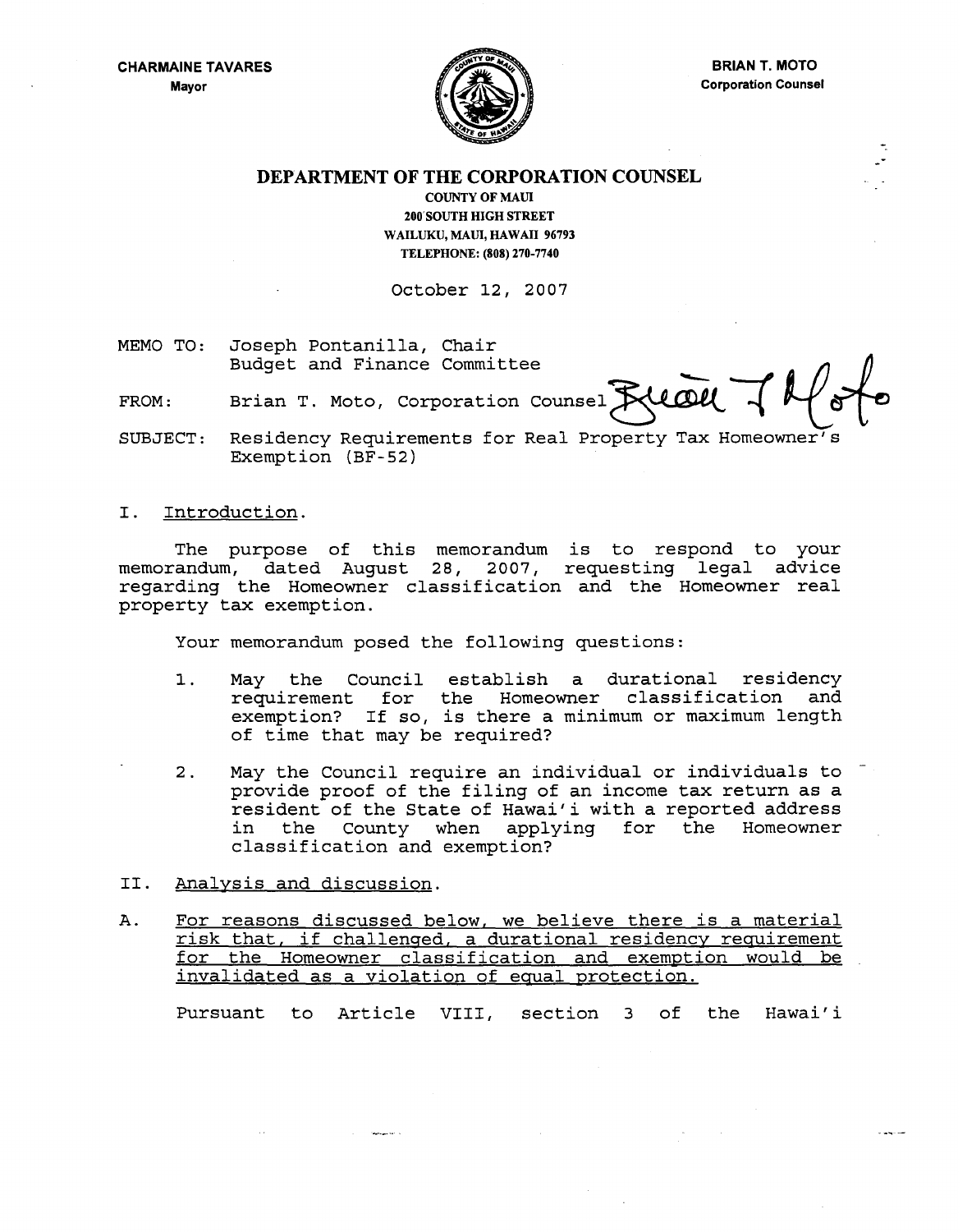Constitution<sup>1</sup> and Section 246A-2, Hawai' i Revised Statutes ("HRS"),<sup>2</sup> the functions, powers, and duties of real property taxation were transferred from the State to the counties. The Hawai'i Supreme Court has observed that "the purpose of the [constitutional] amendment was to place the burden of the real property taxation system at the county level".<sup>3</sup>

Section 246A-2(2), HRS, required counties to "enact by ordinance and adopt as law for the county all of the real property tax exemptions ... as now provided by law." By its own terms, Section 246A-2(2), HRS, lapsed after a period of eleven years, in<br>November 1989. Since that time counties have been "free to Since that time counties have been "free to exercise ... [their] exclusive authority to increase, diminish, enact, or repeal any exemptions involving real property taxes without interference by the legislature." $4$  The Hawai'i Supreme Court has observed that the Proceedings of the Constitutional Convention of Hawai'i of 1978 "repeatedly underscore the understanding that the power to tax real property encompassed matters of strictly local concern and that this power included the power to grant or repeal exemptions from real property taxation."s Accordingly, the Hawai'i Supreme Court has held that "the power to set exemptions from real property taxation is not a matter of statewide concern reserved to the legislature under article VIII,

<sup>1</sup> Article VIII, section 3 of the Hawai'i Constitution states, in part, that "all functions, powers and duties relating to the taxation of real property shall be exercised exclusively by the counties".

2 Section 246A-2, HRS, states, in part:

**Transfer of functions.** Effective July 1, 1981, the functions, powers, duties and authority heretofore exercised by the department of taxation relating to the taxation of real property shall be exercised by the respective counties, except the County of Kalawao as provided by Article VIII, Section 3 of the State Constitution.

<sup>3</sup> Gardens at West Maui Vacation Club v. County of Maui, 90 Hawai'i 334, 341 (1999).

4 State ex rel. Anzai v. City and County of Honolulu, 99 Hawai'i 508, 521 (2002).

 $5$   $Id.$ 

 $\sim 100$ 

--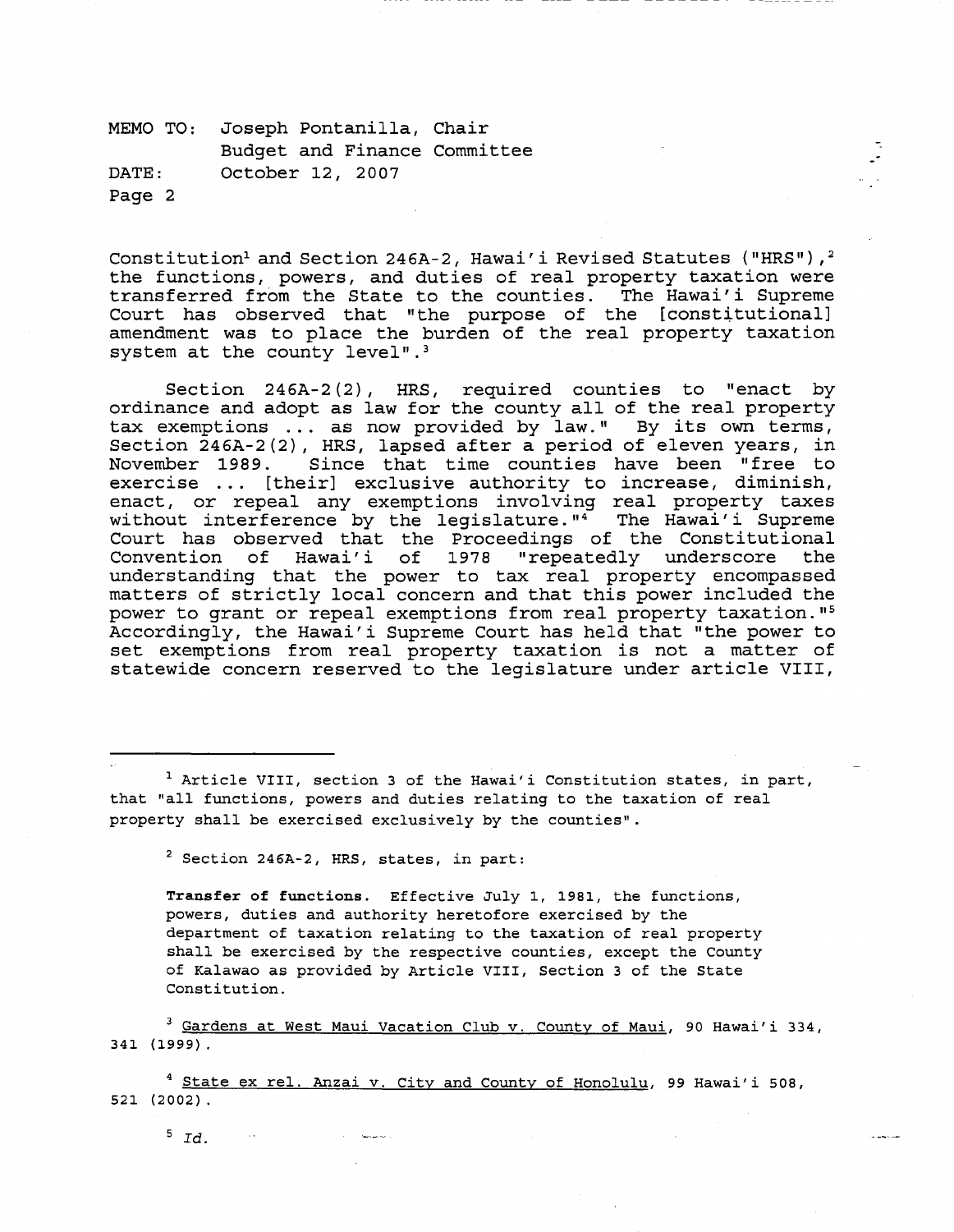section 6 of the Hawai'i Constitution."<sup>6</sup>

The power of counties to grant or repeal real property tax exemptions is subject to constitutional limitations, including the equal protection clauses of the Hawai'i and United States<br>Constitutions. In reviewing an alleged violation of the equal In reviewing an alleged violation of the equal protection of the law, the Hawai'i Supreme Court has stated as follows:

-.

It is well-settled that, in analyzing alleged equal protection violations, classifications that are neither "suspect" nor "quasi-suspect" are subject to the rational basis test. Under the rational basis test, "the court essentially asks whether a statute rationally furthers a legitimate state interest."

In analyzing tax classifications under the equal protection clause, this court has stated that "where  $\ldots$ discrimination is of a 'non-suspect' or 'non-invidious' variety, such discrimination is not unconstitutional if there is any rational basis for such classification. Such discrimination is only a violation of equal such discrimination is only a violation of equal<br>protection if it is totally arbitrary or capricious. protection if it is totally arbitrary or capricious.<br>Under this "rational basis test," it is the court's function "only to seek to adduce any state of facts that can reasonably sustain the classification statute challenged."<sup>7</sup>

The Hawai'i Supreme Court has not had occasion to decide the constitutionality of a durational residency requirement for a real property tax home exemption. None of the counties in Hawai'i currently differentiate between short-term and long-term residents for home exemption purposes.

Although there are no Hawai'i cases directly on point, at least one state court has struck down as a violation of equal protection durational residency requirements for real property tax home exemptions. In Osterndorf v. Turner, 426 So.2d 539 (1982), the Supreme Court of Florida reviewed a Florida statute that granted (1) an enhanced homestead exemption of \$25,000 to homeowners who were residents of the state for five consecutive years immediately prior to claiming the exemption, and (2) a \$5,000

<sup>6</sup>*Id.* at 521-522.

7 Gardens at West Maui Vacation Club, 90 Hawai'i at 342 (citations omitted) .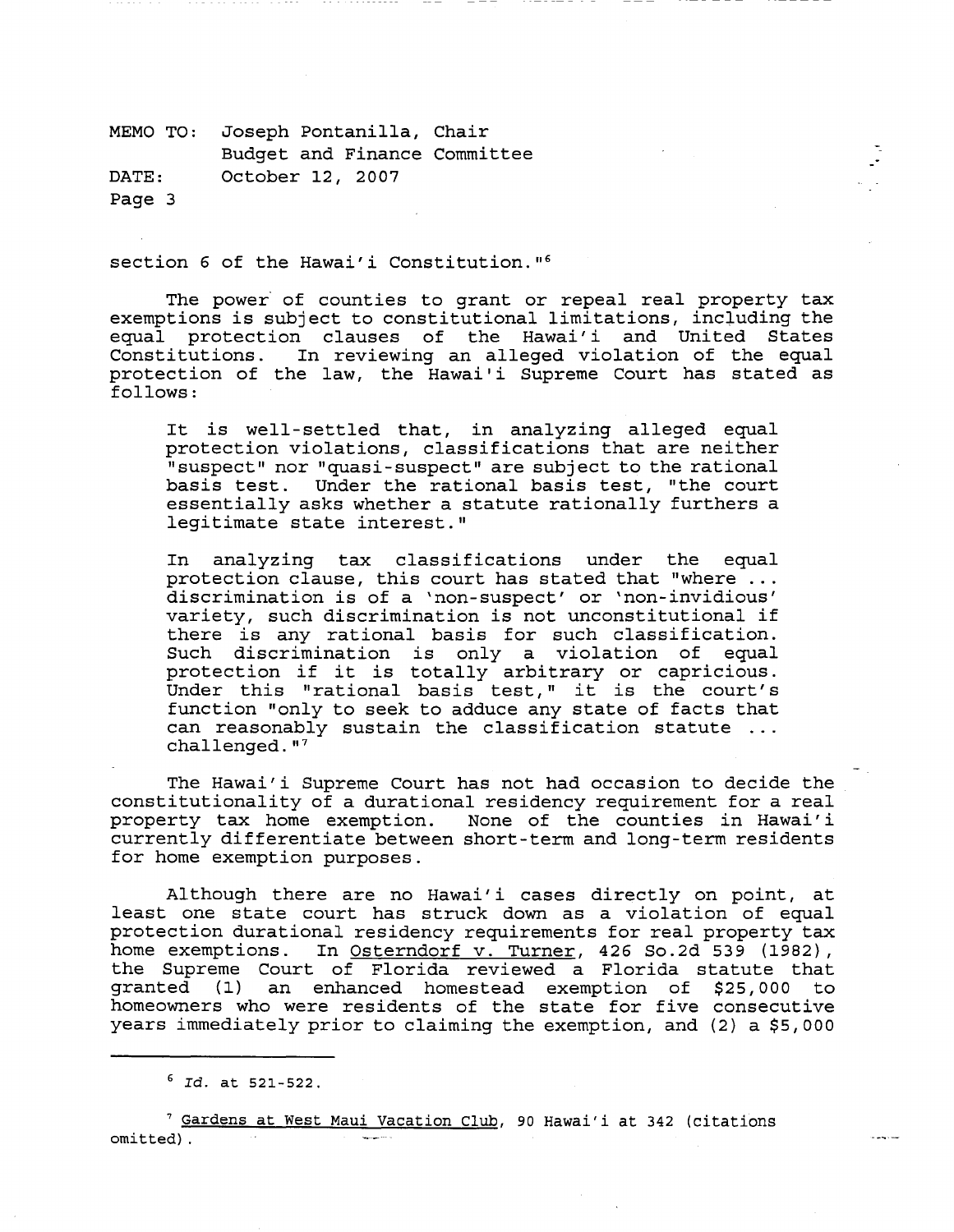exemption for homeowners with less than five years residency. The Florida court reviewed the statute under the equal protection "rational basis" test and found that it violated the equal protection clause of the Florida Constitution. Citing various the constitutionality of requirements, 8 the Florida court held that the state's equal protection clause did not allow the Florida legislature to establish two classes of permanent residents for homestead exemption, and that there was "no rational basis for distinguishing between bona fide residents of more than five consecutive years and bona fide residents of less than five consecutive years in the payment of taxes on their homes." 9 The court observed that "[t] he reason for the equal protection clause was to assure that there would be no second class citizens.  $"10"$ 

--

المستحدثات

In reviewing the validity of a home exemption ordinance, Hawai'i courts would not be bound by a decision of a high court of another state; however, the similarity of issues and circumstances indicate that, if a durational residency requirement for the Homeowner classification and exemption were adopted, and if such requirement were challenged on equal protection grounds, there is a material risk that it would be found unconstitutional.

B. The Council may by ordinance require an individual or individuals to provide proof of the filing of an income tax return as a resident of the State of Hawaii with a reported address in the County for Homeowner classification and \_ exemption purposes.

We believe that the Council may by ordinance require taxpayers applying for a Homeowner classification or exemption to submit a copy of an income tax return showing that the taxpayer filed as a

<sup>9</sup> Osterndorf, 426 So.2d at 545.

 $10$  Osterndorf, 426 So  $-2d$  at 545-546.

<sup>&</sup>lt;sup>8</sup> Among the cases discussed by the court in Osterndorf were Dunn v. Blumstein, 405 U.S. 330, 92 S.Ct. 995, 31 L.Ed.2d 274 (1972) (holding that a one-year residency requirement for voting violated the equal protection clause of the Fourteenth Amendment because it was not necessary to further a compelling state interest); Zobel v. williams, 457 U.S. 55, 102 S.Ct. 2309, 72 L.Ed.2d 672 (1982) (holding that Alaskan dividend distribution program which paid adult residents according to years of residency since statehood did not meet equal protection rational basis test).